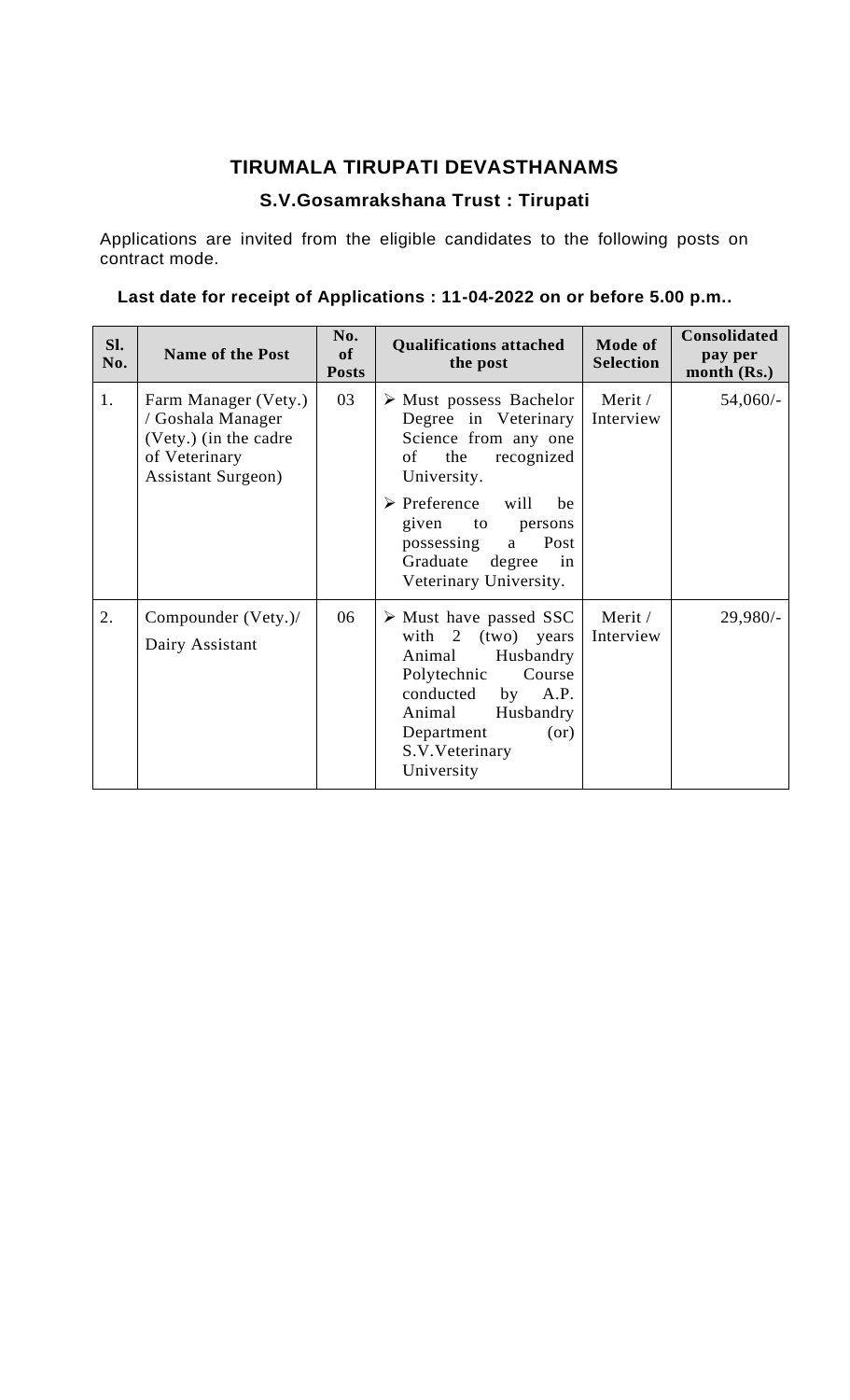# **Instructions to the candidates applyingfor the posts prescribed in the notification**

- 1. Merit list will be prepared on the basis of marks obtained in the academics mentioned as minimum qualification against each post.
- 2. For every 10% of marks over and above 50% of marks in the gross marks of academics will be given 1 mark ( i.e, a candidate who got 60% of marks will be awarded 1 mark)
- 3. Additional qualification will carry additional marks similar to the above prescribed evaluation.
- 4. Every one year of experience in the relevant field will carry 1 additional mark.
- 5. S.V. Gosamrakshana Trust, TTD, Tirupati is having every right to frame its own procedure / process in selection, appointment and termination.
- 6. Since the organization is TTD being Hindu Religious Institution, the candidates of Hindu religion are only allowed to apply for any position.
- 7. The applicant should submit different applications for different posts applied if any eligible for multiple posts.
- 8. Applications should be sent in the A4 size envelope cover duly super scribed as name of the post applied on the envelope.
- 9. The filled in application with relevant attachments should reach to the O/o The Director, S.V. Gosamrakshana Trust, TTD, Chandragiri Road, Tirupati - 517502, Chittoor (Dist.) through Registered Post / Courier only on or before 5.00 PM on 11-04-2022.
- 10.TTD is not responsible for any delay caused in Postal (or) Courier dispatch / delivery.
- 11. For any clarifications / queries may address email to [goshalattd@gmail.com](mailto:goshalattd@gmail.com) duly mentioning "query on recruitment notification" in the subject line.
- 12.TTD is having every right to modify / cancel the recruitment notification at any point without assigning any reasons thereof.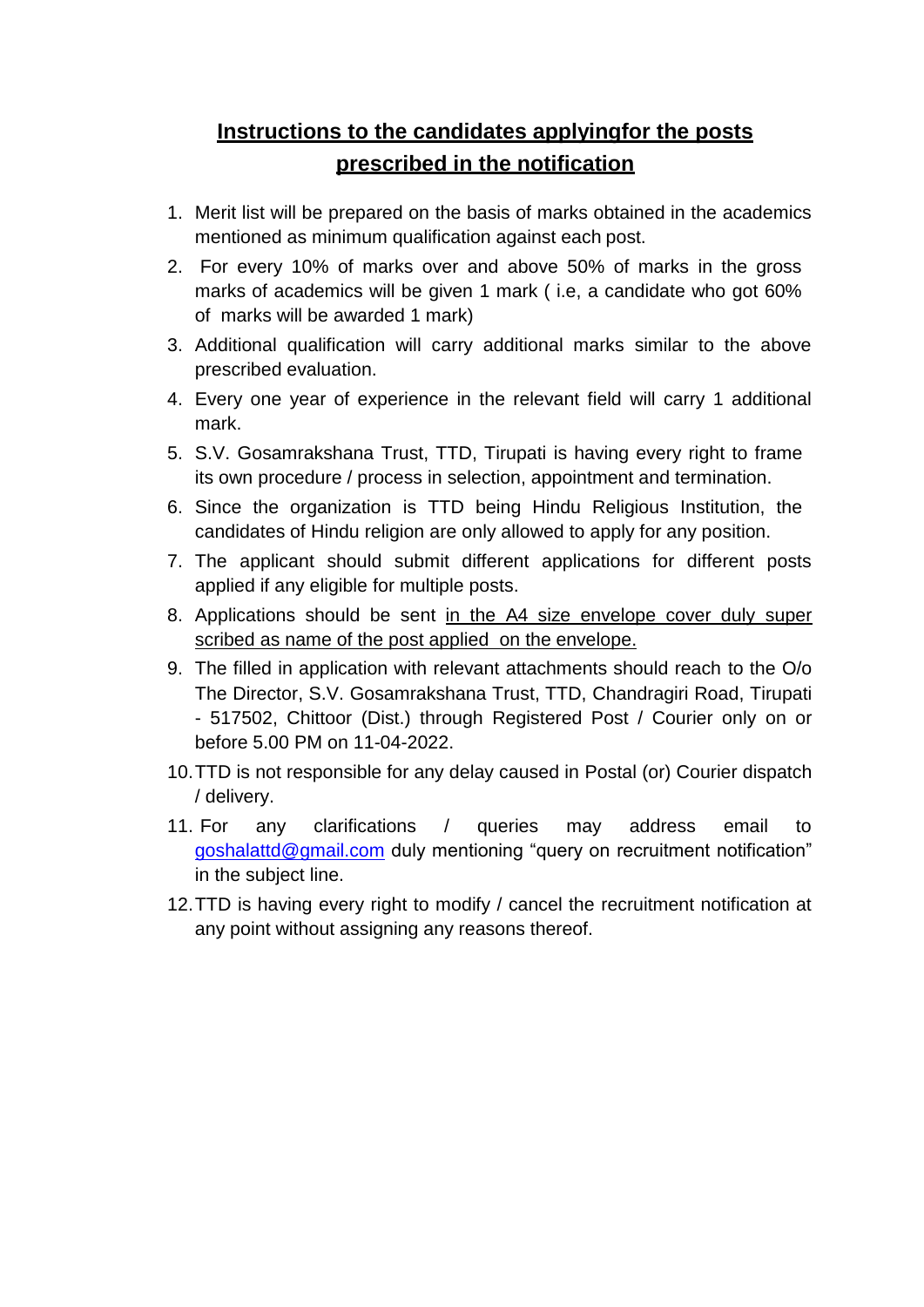## **APPLICATION**

| <b>Personal Information</b>                               |                                                                               |
|-----------------------------------------------------------|-------------------------------------------------------------------------------|
|                                                           | Name in Full (As per AADHAR) __________________________Gender: - _______      |
|                                                           |                                                                               |
| Address: (Permanent Address as per AADHAR)                |                                                                               |
| Present: Present: Permanent: Permanent: 2008              | Passport<br>Size                                                              |
|                                                           | Photo Latest                                                                  |
| Date of Birth (dd/mm/yyyy): - / / / _ / Married: Yes / No |                                                                               |
|                                                           |                                                                               |
| <b>Emergency Contact Number</b>                           | Name of Father/Spouse______________Occupation: -__________Blood Group:_______ |
|                                                           |                                                                               |
|                                                           |                                                                               |
|                                                           |                                                                               |

## Post for which applied:

# **ACADEMIC QUALIFICATION**(Starting from school leaving to Graduation / P.G.):

|                  | Year        |           |        | School / College/ |                      | $\%$ of                        |
|------------------|-------------|-----------|--------|-------------------|----------------------|--------------------------------|
|                  | <b>From</b> | <b>To</b> | Course | University        | <b>Main subjects</b> | <b>Marks</b><br><b>Secured</b> |
| 1.               |             |           |        |                   |                      |                                |
| 2.               |             |           |        |                   |                      |                                |
| 3.               |             |           |        |                   |                      |                                |
| $\overline{4}$ . |             |           |        |                   |                      |                                |

Page No…2..